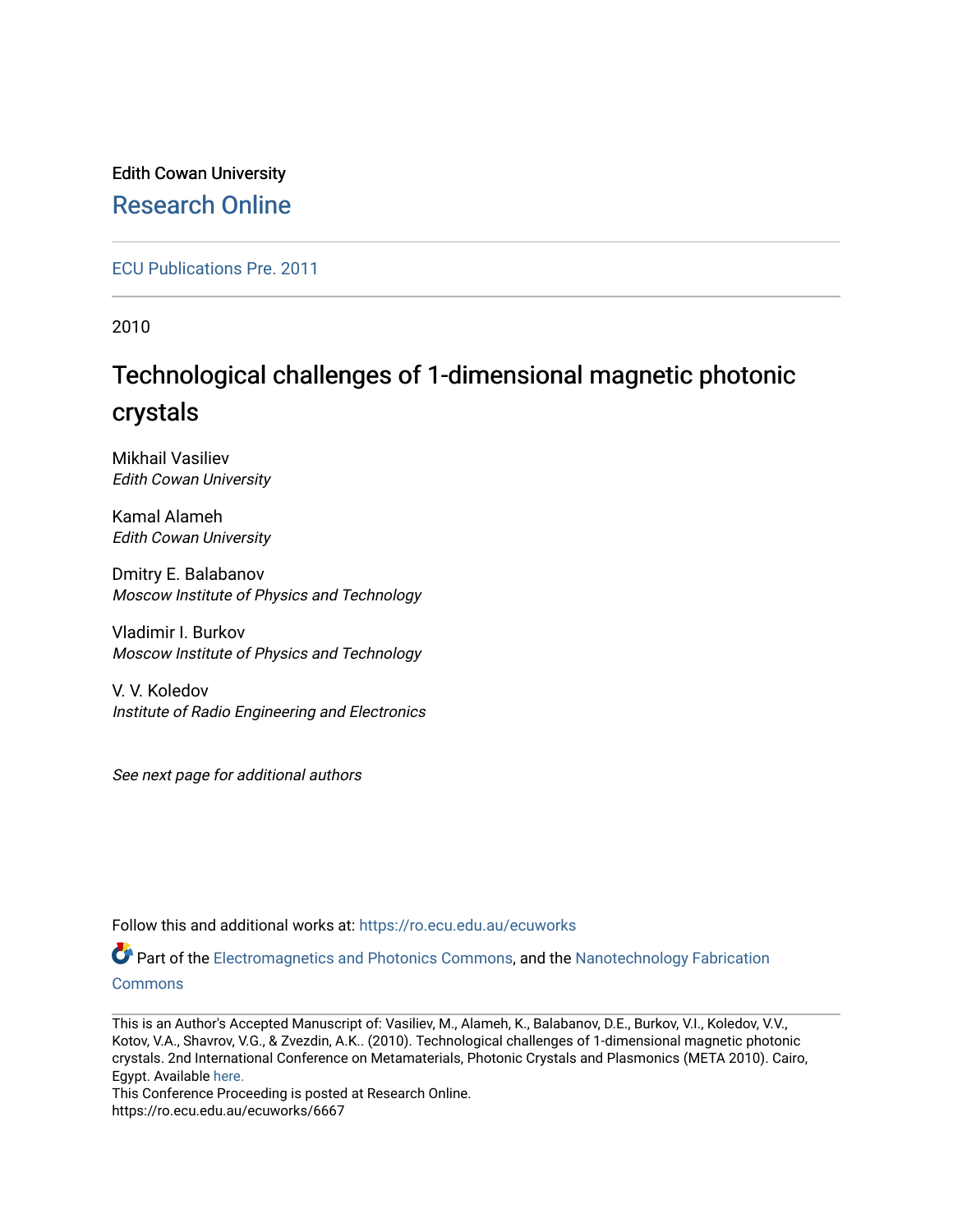## Authors

Mikhail Vasiliev, Kamal Alameh, Dmitry E. Balabanov, Vladimir I. Burkov, V. V. Koledov, Viacheslav A. Kotov, V. G. Shavrov, and Anotoly K. Zvezdin